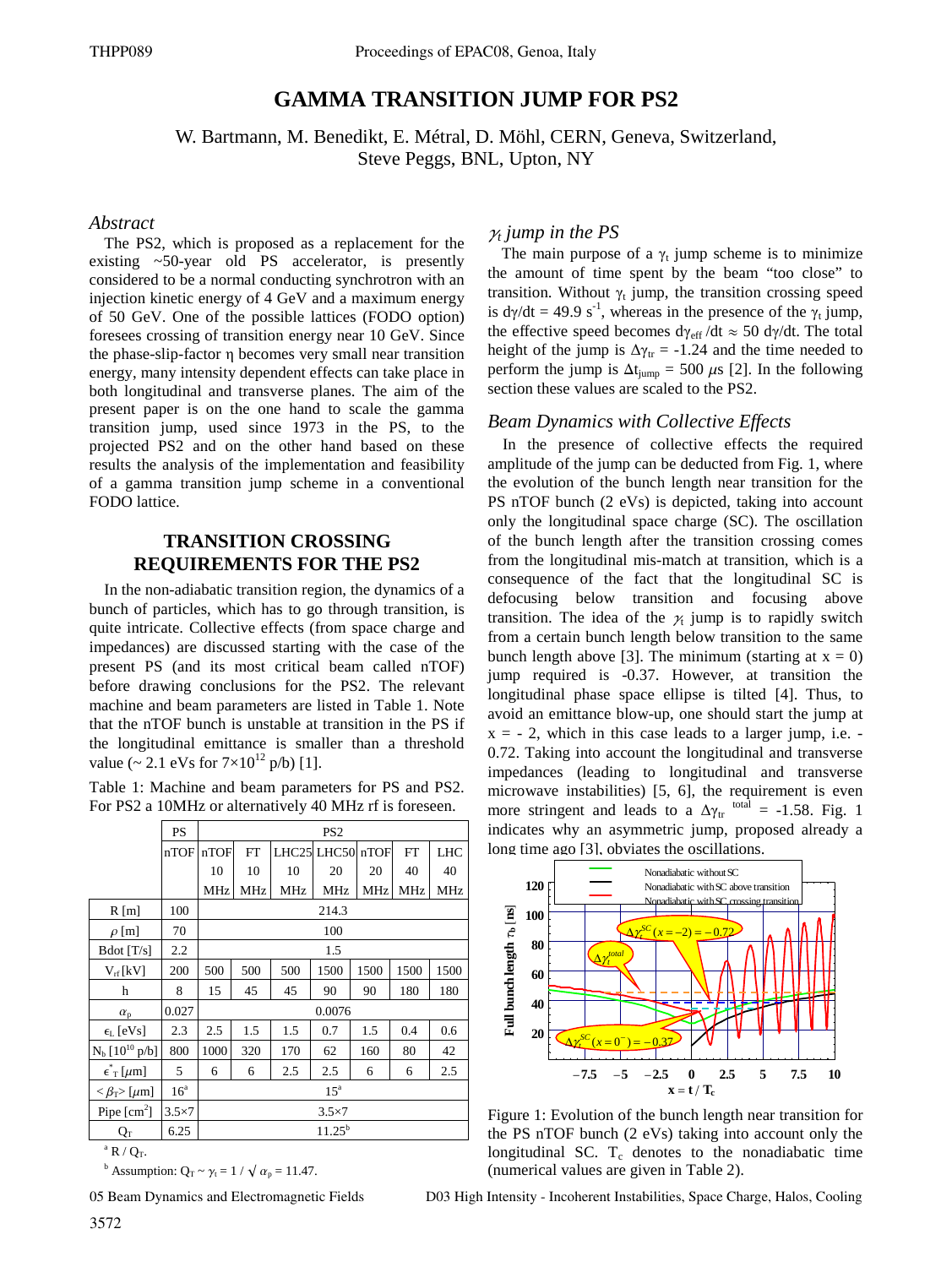A summary of the required  $\Delta \gamma_{tr}$  jump for all the beam parameters considered is shown in Table 2, based on the assumption that the longitudinal and transverse impedances in the PS2 are identical to the ones of the PS  $(Z_v = 3 \text{ M}\Omega/\text{m}$  in vertical and  $Z_l/n = 20 \Omega$  in longitudinal, with a resonance frequency near 1 GHz and a quality factor of 1). It can be seen that the most critical beam in the PS2 is the nTOF (10 MHz) where a transition jump of  $\sim$  -7 is required which is considered to be impossible. However, if the vertical impedance could be reduced by a factor  $\sim$  6, the required jump is reduced to the SC limit, i.e. -1.50, which is considered to be feasible.

Table 2: Summary of the required  $\Delta \gamma_{tr}$  jump for all the beam parameters considered.

|                                   | <b>PS</b> | PS <sub>2</sub> |            |         |             |            |            |            |  |  |
|-----------------------------------|-----------|-----------------|------------|---------|-------------|------------|------------|------------|--|--|
|                                   |           | nTOF nTOF       | <b>FT</b>  |         | LHC25 LHC50 | nTOF       | <b>FT</b>  | <b>LHC</b> |  |  |
|                                   |           | 10              | 10         | 10      | 20          | 20         | 40         | 40         |  |  |
|                                   |           | <b>MHz</b>      | <b>MHz</b> | MHz     | MHz         | <b>MHz</b> | <b>MHz</b> | <b>MHz</b> |  |  |
| $T_c$ [ms]                        | 1.86      | 4.29            | 2.97       | 2.97    | 1.59        | 1.59       | 1.27       | 1.27       |  |  |
| SC imp. $\lceil \Omega \rceil$    | 19.9      | 5.36            | 5.36       | 6.62    | 6.62        | 5.36       | 5.36       | 6.62       |  |  |
| $\Delta \gamma_t^{SC}(x = -2)$    |           | $-0.65$ $-1.50$ | $-0.88$    | $-0.77$ | $-0.43$     | $-0.39$    | $-0.50$    | $-0.33$    |  |  |
| $\Delta \chi_{\rm t}^{\rm total}$ | $-1.35$   | $-6.85$         | $-2.91$    | $-2.44$ | $-1.41$     | $-1.36$    | $-2.68$    | $-0.95$    |  |  |

#### **JUMP SCHEME REQUIREMENTS**

As seen from table 2 a jump height  $\Delta \gamma_{tr}$  of 1.5 within a time  $\Delta t_{tr}$  of 500 μs is required if the vertical impedance is reduced by a factor  $\sim$ 6 for the PS2. Fig. 2 shows a schematic jump:



Figure 2: Transition jump schematically.

Since PS2 is foreseen for the LHC upgrade as a high intensity machine, distortion of the optics functions which leads subsequently to enlarged beam apertures has to be minimised.

#### **FIRST ORDER JUMP SCHEME**

Dispersion-free long straight sections and a horizontal phase advance of ~90˚ per cell facilitate the implementation of a first order jump scheme, i.e. the lens strength contributes linearly to the change of gamma transition. This was derived by Risselada and gives in first order [7]:

$$
\Delta \gamma_{tr} = \gamma_{tr}^3 / (2C) \cdot \sum_i K_i \cdot D_i^2
$$

Fig. 3 shows a jump scheme with 20 lenses per arc to perform the jump and 8 lenses in the long straight section to compensate the tune shift.



Figure 3:  $1<sup>st</sup>$  order jump scheme.

Each jump quadrupole launches a betatron perturbation wave which is compensated by the succeeding quadrupole, separated by 90˚ in phase. Since the phase of the betatron perturbation wave propagates twice as fast as that of the dispersion, a dispersion bump is created (Fig. 3) and  $\gamma_{tr}$  is changed.

The maximum strength of the jump elements amounts to  $0.01$  m<sup>-2</sup> for the normalised gradient. Assuming thin laminated magnets with a length of 25 cm, this corresponds to a pole tip field of 0.13 T. In total 56 magnets are necessary.



Figure 4:  $1<sup>st</sup>$  order scheme: The upper plot shows the change in  $\gamma_{tr}$  and the tune shift, the lower plot the optics behaviour as a function of the lens strength.